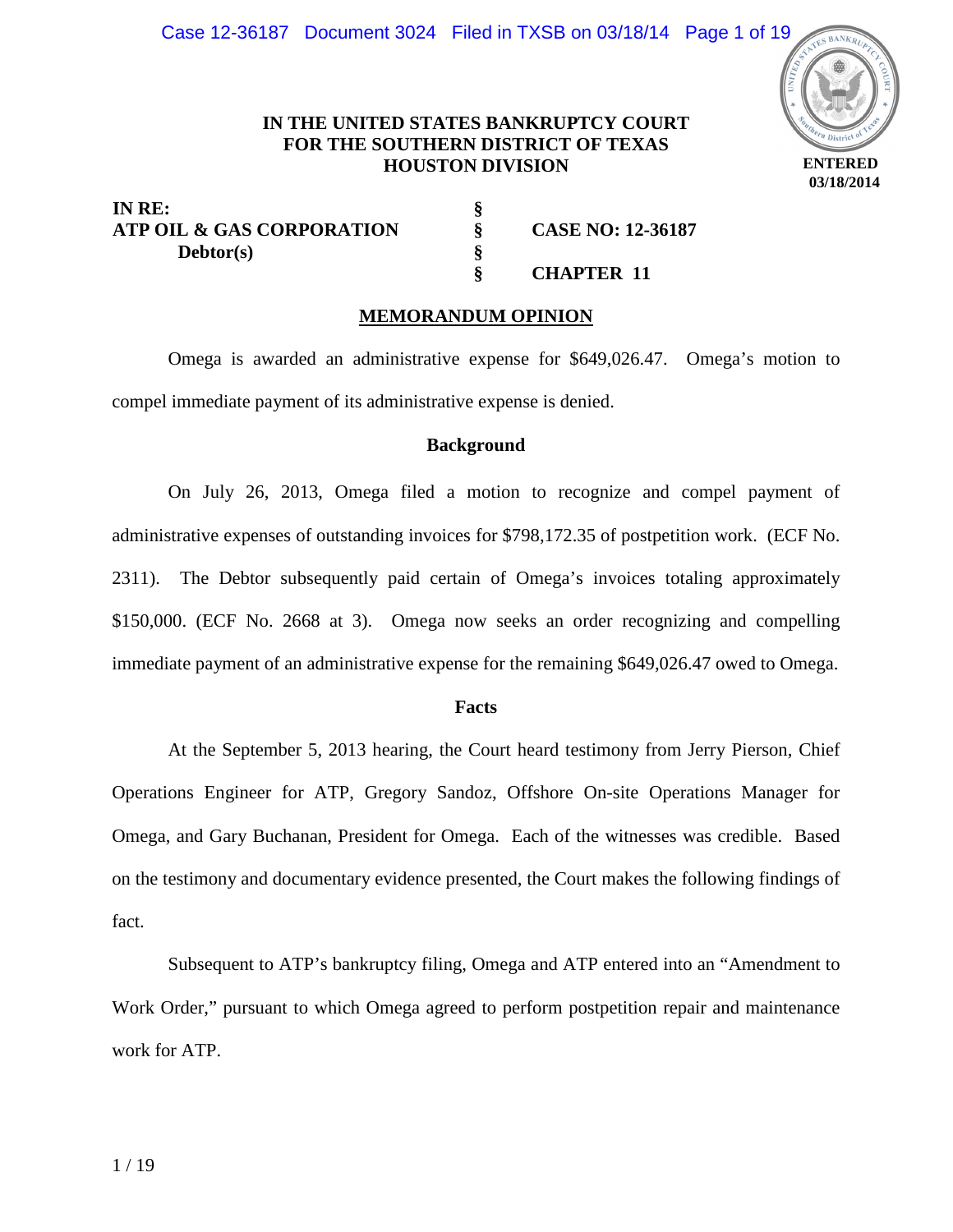# Case 12-36187 Document 3024 Filed in TXSB on 03/18/14 Page 2 of 19

The amount owed to Omega for its postpetition work is  $$649,026.47$ .<sup>1</sup> The vast majority of the amount owed relates to invoices for work performed in April and May of 2013 on the ATP Innovator, which served as a production platform for Mississippi Canyon Block 711 (also known as the "Gomez Properties"). The ATP Innovator is owned by ATP IP, an affiliate of the Debtor. ATP holds a 50% interest in ATP IP. ATP, as operator of the Innovator, maintained the facility and performed work pursuant to its Platform Use Agreement with ATP IP.

On April 24, 2013, the Bureau of Safety and Environmental Enforcement (an agency of the United States) issued an order directing the Debtor to shut-in operations on its Gomez Properties by April 30, 2013. The Debtor timely completed its shut-in of the Gomez Properties by April 30, 2013. Up until the shut-in, ATP made efforts to sell the Gomez Properties to interested third parties.

Two months prior to the Bureau's Shut-In Order, ATP filed an emergency motion to shut-in the Gomez Properties due to difficulties in maintaining economic production. On May 22, 2013, ATP filed its Motion for Entry of an Order Authorizing Rejection of Certain Unexpired Leases and Executory Contracts Related to the Gomez Properties and Abandonment of Any Interests Relating Thereto. (ECF No. 1902). The Court granted the motion on June 13, 2013 and authorized rejection of certain unexpired leases and executory contracts related to the Gomez Properties, including the Platform Use Agreement between ATP and ATP IP.

Omega submitted a breakdown of its invoices that details the charges for work performed by Omega on the MC Block 711 properties (the Innovator) prior to the shut-in and after the shutin. (ECF No. 2599-1). Omega's pre-shut-in expenses total \$317,625.33 and its post-shut-in expenses total \$291,590.73. The pre-shut-in work was primarily repair and maintenance

 $\overline{a}$ 

<sup>&</sup>lt;sup>1</sup> Omega has been paid for all of its services performed relating to Ship Shoal 77, Ship Shoal 358, Mississippi Canyon 941. (ECF No. 2537 at 71-72).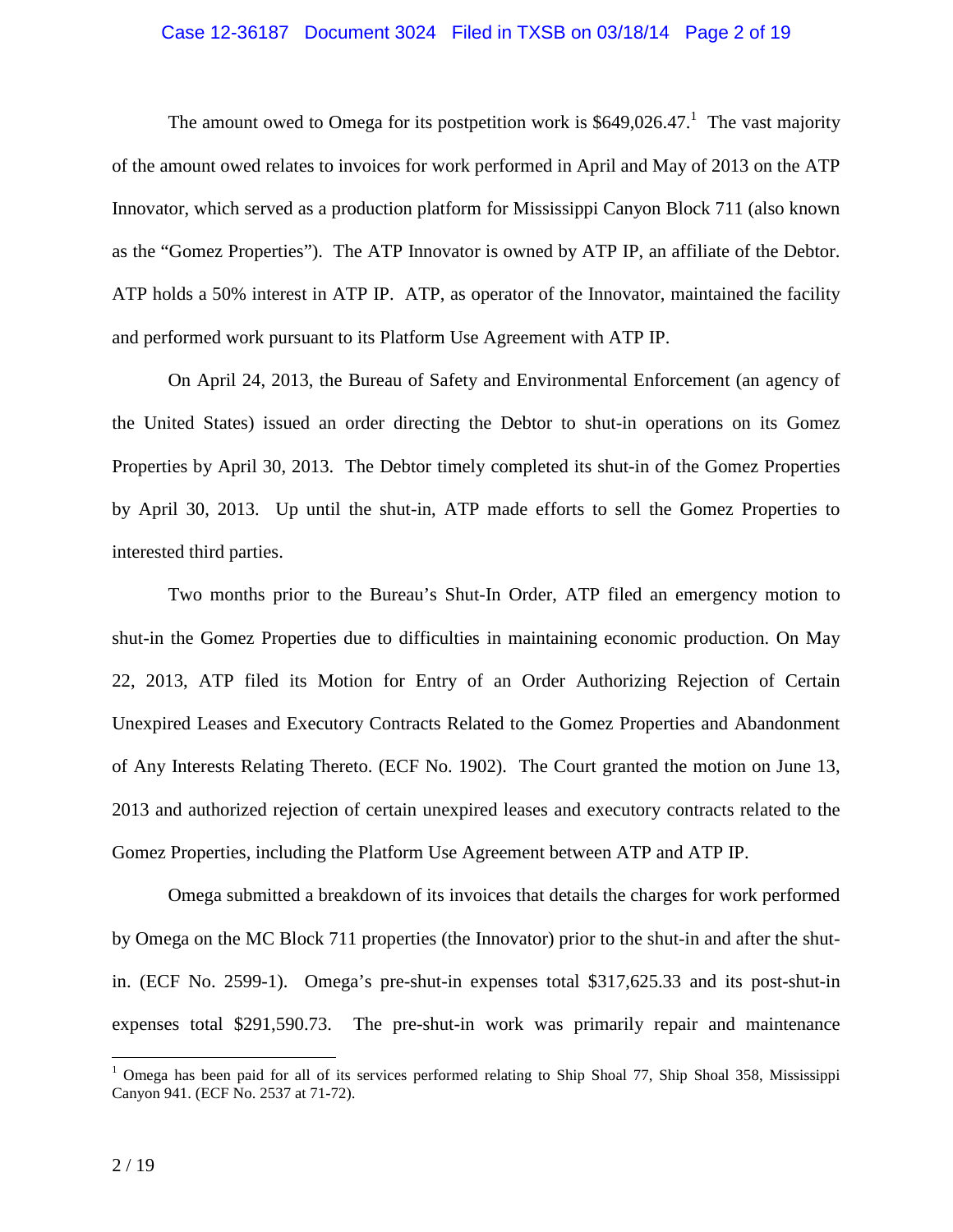# Case 12-36187 Document 3024 Filed in TXSB on 03/18/14 Page 3 of 19

services. The post-shut-in work appears to be a combination of routine maintenance and repair services and "safe out" work. Safe out work is work related to making the platform safe for abandonment.

Omega's breakdown does not identify which post-shut in expenses are for "safe out" work and which are for maintenance and repair work. Neither Mr. Sandoz, Mr. Pierson, nor Mr. Buchanan could recall the precise date on which ATP communicated to Omega to commence the safe out work.

Mr. Sandoz testified that all of the invoices for Exhibit W, which identifies work from May  $17<sup>th</sup>$  through June  $4<sup>th</sup>$ , appeared to be for safe-out work. (ECF No. 2537 at 101). He made this determination by reading the description on DSR #052013-HR (ATP 00282), which represent the services performed on May 20, 2013. He identified Omega's work as "safe out work" by explaining that the description indicates that they were working their way out of the hole by welding it. *Id*. at 101.

Based on the best evidence available, it appears that Omega commenced "safe out" work on the Innovator on May 7, 2013. This is consistent with the Daily Service Reports (DSRs) in Exhibits S, which start showing notes about "starting welding out" on May 7, 2013. (Exhibit S, DSR # 50713-HR, ATP 00223). In Exhibit R, notes about "welding out" begin to appear on May 8, 2013. (Exhibit R, DSR # 50813-Al, ATP 00197).

There is no dispute that the "safe out work" was necessary to make the platform safe. There is also no dispute that the "safe out work" commenced, and other work ceased, when ATP informed Omega that ATP was shutting in the platform.

Accordingly, Omega provided six days of non-safe out services after the Gomez Properties were shut in (April 30, 2013), but before Omega was informed of the shut-in decision.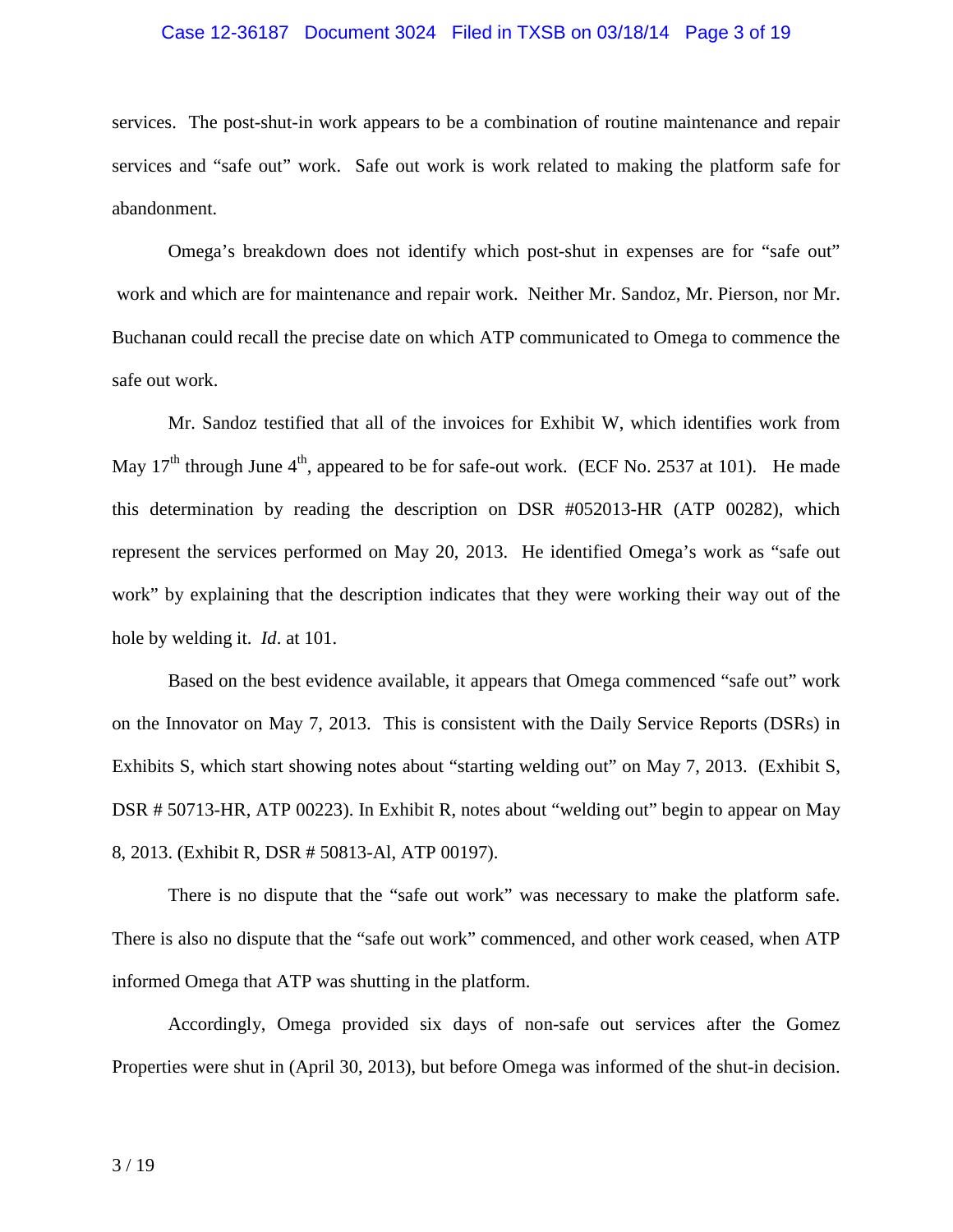After reviewing Attachment 1 and Exhibits L-S, it appears that there was a total of \$69,172.54 in post-shut in non-safe out work performed by Omega from May 1-May 6, 2013.

| <b>Exhibit</b> | Page #    | <b>Date</b> | Amount      |
|----------------|-----------|-------------|-------------|
| M              | ATP 00160 | 5/2/2013    | \$780.00    |
| M              | ATP 00161 | 5/2/2013    | \$1,248.00  |
| M              | ATP 00162 | 5/3/2013    | \$928.00    |
| M              | ATP 00163 | 5/4/2013    | \$928.00    |
| M              | ATP 00164 | 5/5/2013    | \$990.00    |
| N              | ATP 00171 | 5/4/2013    | \$90.00     |
| N              | ATP 00172 | 5/4/2013    | \$112.50    |
| $\mathbf{P}$   | ATP 00184 | 5/1/2013    | \$770.00    |
| P              | ATP 00183 | 5/2/2013    | \$990.00    |
| $\mathbf{P}$   | ATP 00182 | 5/3/2013    | \$770.00    |
| Q              | ATP 00186 | 5/4/2013    | \$8,198.00  |
| Q              | ATP 00187 | 5/6/2013    | \$828.00    |
| $\mathbf R$    | ATP 00195 | 5/6/2013    | \$762.00    |
| S              | ATP 00217 | 5/1/2013    | \$8,984.00  |
| S              | ATP 00218 | 5/2/2013    | \$8,684.00  |
| S              | ATP 00219 | 5/3/2013    | \$8,984.00  |
| S              | ATP 00220 | 5/5/2013    | \$9,002.00  |
| S              | ATP 00222 | 5/6/2013    | \$10,580.00 |
| ${\bf S}$      | ATP 00238 | 5/1/2013    | \$2,133.70  |
| S              | ATP 00239 | 5/2/2013    | \$3,410.34  |
| <b>Total</b>   |           |             | \$69,172.54 |

# **Post Shut In Non Safe Out Work**

 All of Omega's work completed on and after May 7, 2013 was deemed by ATP or a representative of ATP to be essential to making the platform safe for abandonment. Gregory Sandoz, Offshore On-site Operations Manager for Omega, testified that Omega performed the safe out work at the direction of an Inspection Company, who was acting as ATP's representative. (ECF No. 2537 at 102). He further testified that Omega only did what they were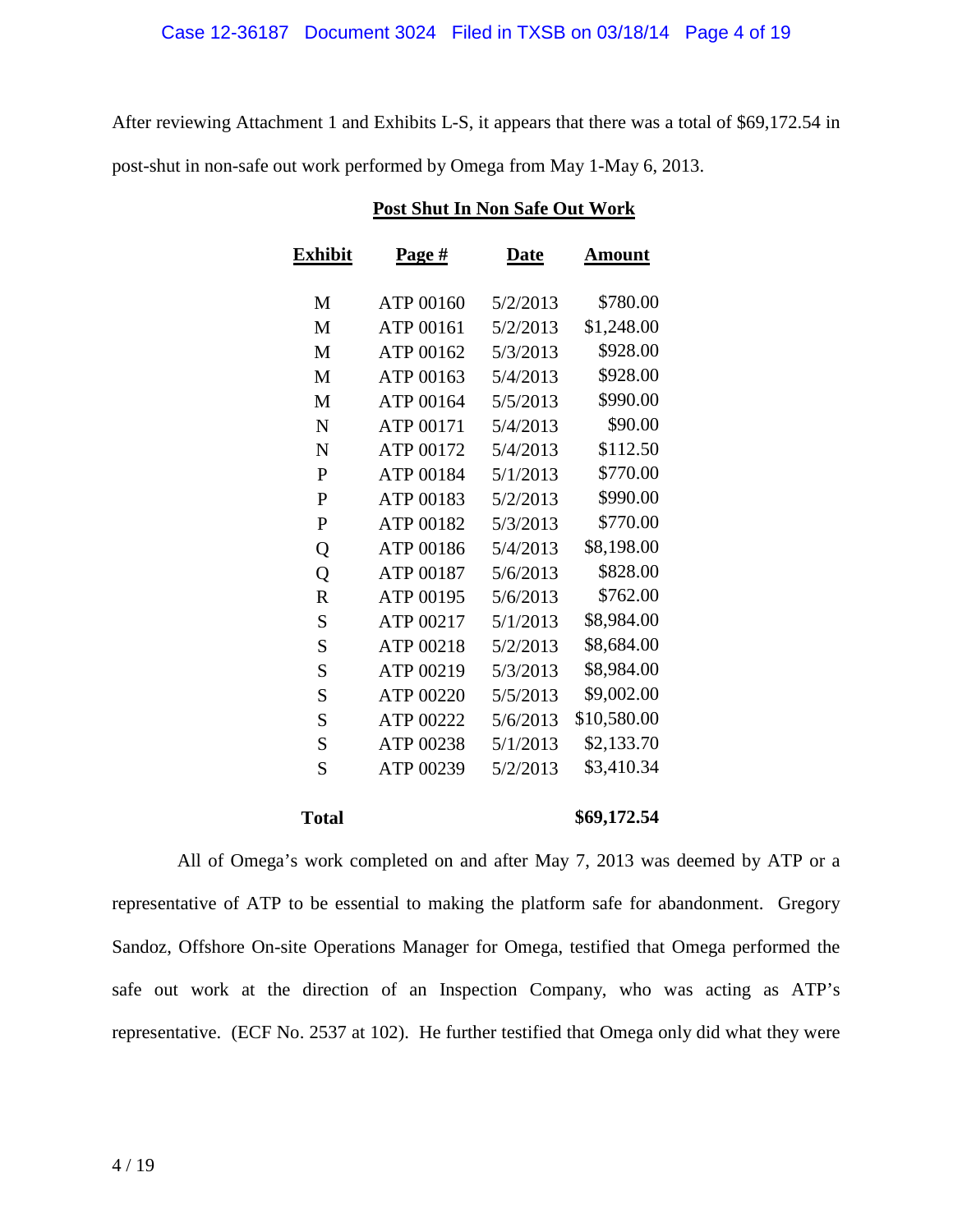# Case 12-36187 Document 3024 Filed in TXSB on 03/18/14 Page 5 of 19

told was necessary to put the Innovator in a safe condition. (*Id*.). This testimony was not disputed by ATP.

# **Analysis**

Pursuant to Section 507 of the Code, administrative expenses allowed under Section 503(b) of the Code are entitled to priority. *See* 11 U.S.C. § 507. Section 503(b) includes, in relevant part, "the actual, necessary costs and expenses of preserving the estate, including wages, salaries, or commissions for services rendered after commencement of the case." *Id.* at § 503(b)(1)(A). Whether a particular expense is an "actual and necessary cost" is a question of fact to be determined "after notice and a hearing." *Id.* at § 503(b).

The policy behind allowing administrative expense priority is to provide an incentive for creditors and vendors to continue doing business with the debtor in possession. *See In re Summit Metals, Inc*., 379 B.R. 40, 56-57 (Bankr. D. Del. 2007) ("One of the main policies underlying section  $503(b)(1)(A)$  is to provide an incentive for creditors and others to continue or commence doing business with an insolvent entity"); *See also In re Mammoth Mart, Inc.,* 536 F.2d 950, 954 (1st Cir. 1976) ("[I]f a business is to be reorganized, third parties must be willing to provide the necessary goods and services. Since they clearly will not do so unless their claims for payment will be paid ahead of the pre-petition debts and liabilities of the debtor, [the Code] provides a priority for expenses incurred by the debtor-in-possession in order to maintain, preserve, or rehabilitate the bankrupt estate."). Absent this incentive, third parties would be far more inclined to refrain from dealing with a debtor in bankruptcy, thereby harming other creditors.

Omega must prove that its claim was for actual, necessary costs and expenses of preserving the estate. *See In re TransAmerican Natural Gas Corp.*, 978 F.2d 1409, 1416 (5th Cir. 1992). A prima facie case under  $\S 503(b)(1)$  may be established by evidence that the claim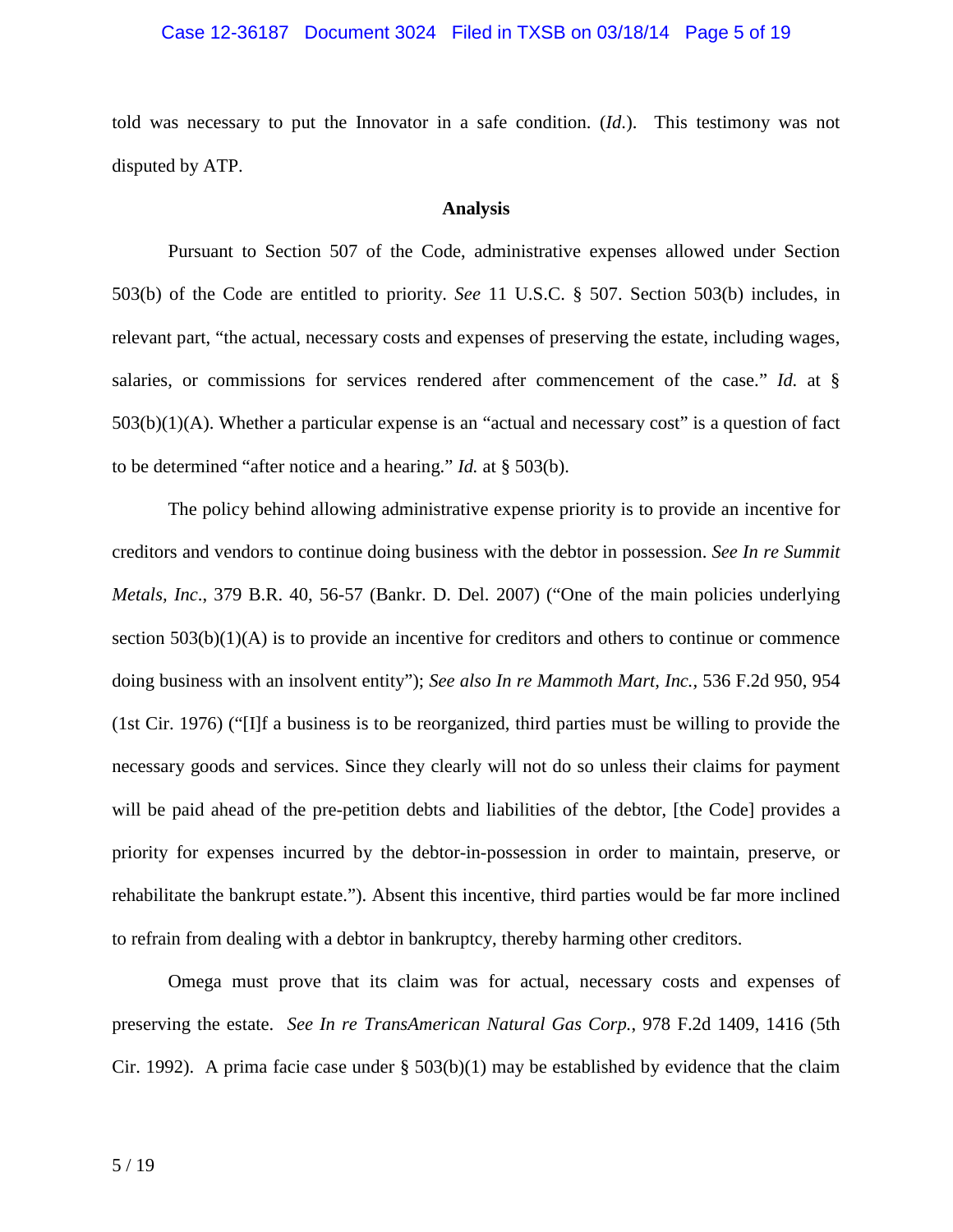# Case 12-36187 Document 3024 Filed in TXSB on 03/18/14 Page 6 of 19

 $(1)$  arise[s] from a transaction with the debtor-in-possession and (2) is beneficial to the debtorin-possession in the operation of the business." *In re Jartran, Inc.*, 732 F.2d 584, 587 (7th Cir. 1984).

The Supreme Court in *Reading v. Brown* provided an expansive interpretation of what is an "actual, necessary cost" entitled to priority, and stated that "actual and necessary costs should include costs ordinarily incident to operation of a business, and not be limited to costs without which rehabilitation would be impossible." *See* 391 U.S. 471 at 483 (1968). "While the trustee has an implicit duty to preserve the estate, preservation may also include and be a means to other ends in the administration of an estate, such as the continuation of the business or an orderly liquidation." *See* Lawrence P. King, ed., 4 Collier on Bankruptcy ¶ 503.06 [1] (16th rev. ed. 2010) (citing *Reading Co. v. Brown*, 391 U.S. 471 at 475 (1968)).

The Fifth Circuit has stated that "[t]he "benefit" requirement has no independent basis in the Code, however, but is merely a way of testing whether a particular expense was truly "necessary" to the estate: If it was of no "benefit," it cannot have been "necessary." *See In re H.L.S. Energy Co., Inc*., 151 F.3d 434, 437 (5th Cir. 1998).

Accordingly, in interpreting whether Omega's services aided in "preserving the estate," the services do not have to relate solely to the continuation of the business as a going concern, but can also aid the debtor in achieving an orderly liquidation or abandonment.

The first prong for establishing an administrative expense under  $\S$  503(b)(1) is satisfied because Omega and ATP's postpetition "Amendment to Work Order" establishes that Omega's claim arises from a transaction with the debtor-in-possession. The issue in this case is the second prong, which is whether Omega's services were "beneficial to the debtor-in-possession in the operation of the business." *In re Jartran, Inc.*, 732 F.2d 584, 587 (7th Cir. 1984).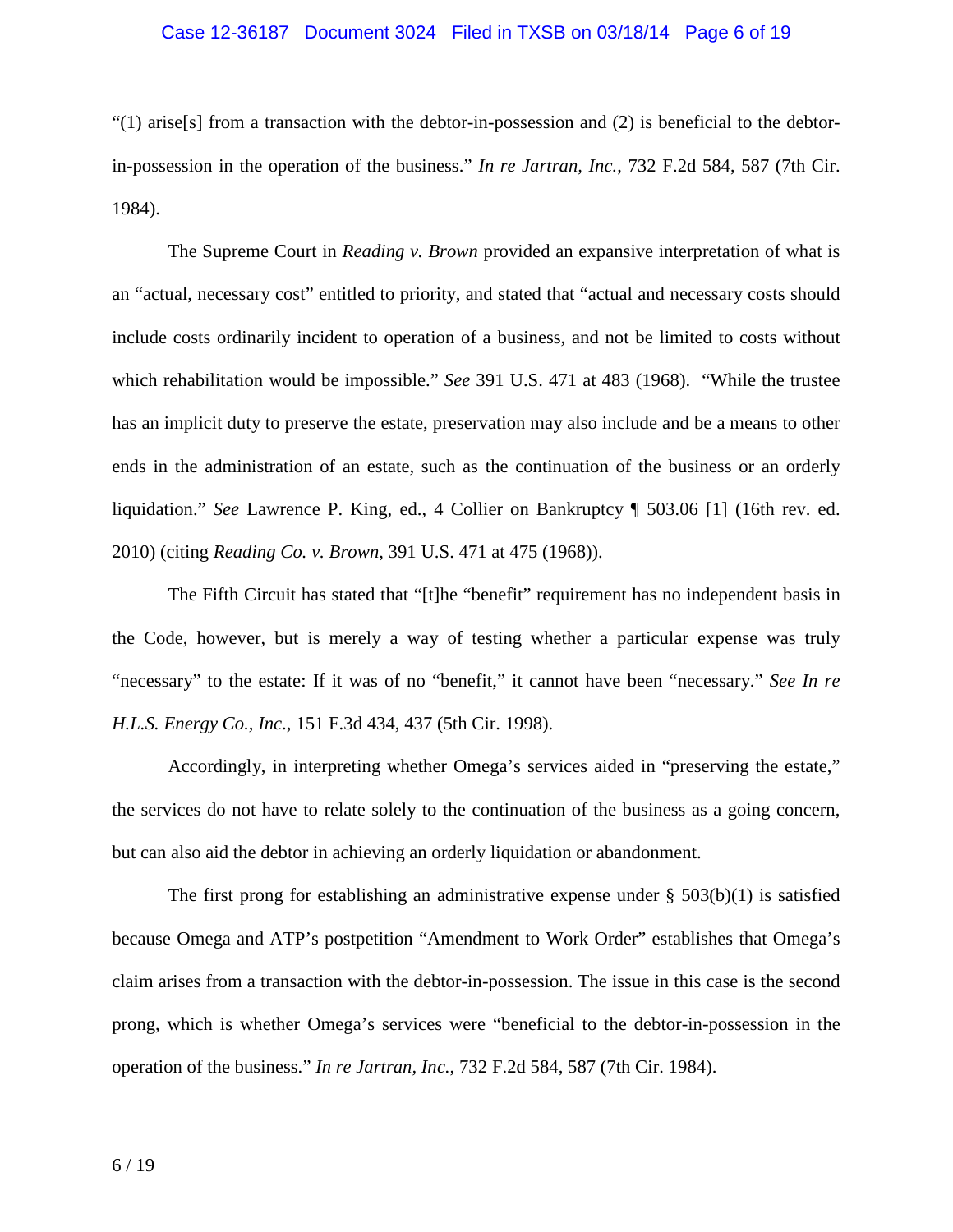# Case 12-36187 Document 3024 Filed in TXSB on 03/18/14 Page 7 of 19

ATP cites to *In re TransAmerican Natural Gas Corp.* to support its claim that the Fifth Circuit requires that "the goods or services supplied enhanced the ability of the debtor-inpossession's business to function as a going concern" in order to qualify as an administrative expense. *In re TransAmerican Natural Gas Corp.*, 978 F.2d 1409, 1416 (5th Cir. 1992). ATP's recitation of this Fifth Circuit case misstates the rule by replacing the word "must" with "may": "A prima facie case under § 503(b)(1) *may* be established by evidence that (1) the claim arises from a transaction with the debtor-in-possession; and (2) the goods or services supplied enhanced the ability of the debtor-in-possession's business to function as a going concern." *Id*. at 1406.

ATP does not dispute the amount owed to Omega or the quality of its work. Mr. Pierson, Chief Operations Engineer for ATP, testified that he has no reason to believe that there was any unauthorized work done by Omega and that all of Omega's services were performed at the direction of an authorized agent of ATP. (ECF No. 2537 at 52).

For Omega's pre-shut-in services, ATP used its business judgment to determine what work was necessary to operate the platform, and Omega performed that work as directed. From May 1- May 6, 2013, Omega continued to provide repair and maintenance services at ATP, even though the Gomez Properties were shut-in on April 30, 2013. As for Omega's post-shut-in services beginning on May 7, 2013, ATP determined what work was necessary to make the platform safe for abandonment, and Omega performed that work as directed.

ATP now argues that the work should be reviewed with the benefit of hindsight. It makes this argument because ATP directed that Omega provide services that were necessary to either (i) operate the platform or (ii) make the platform safe for abandonment. In hindsight, ATP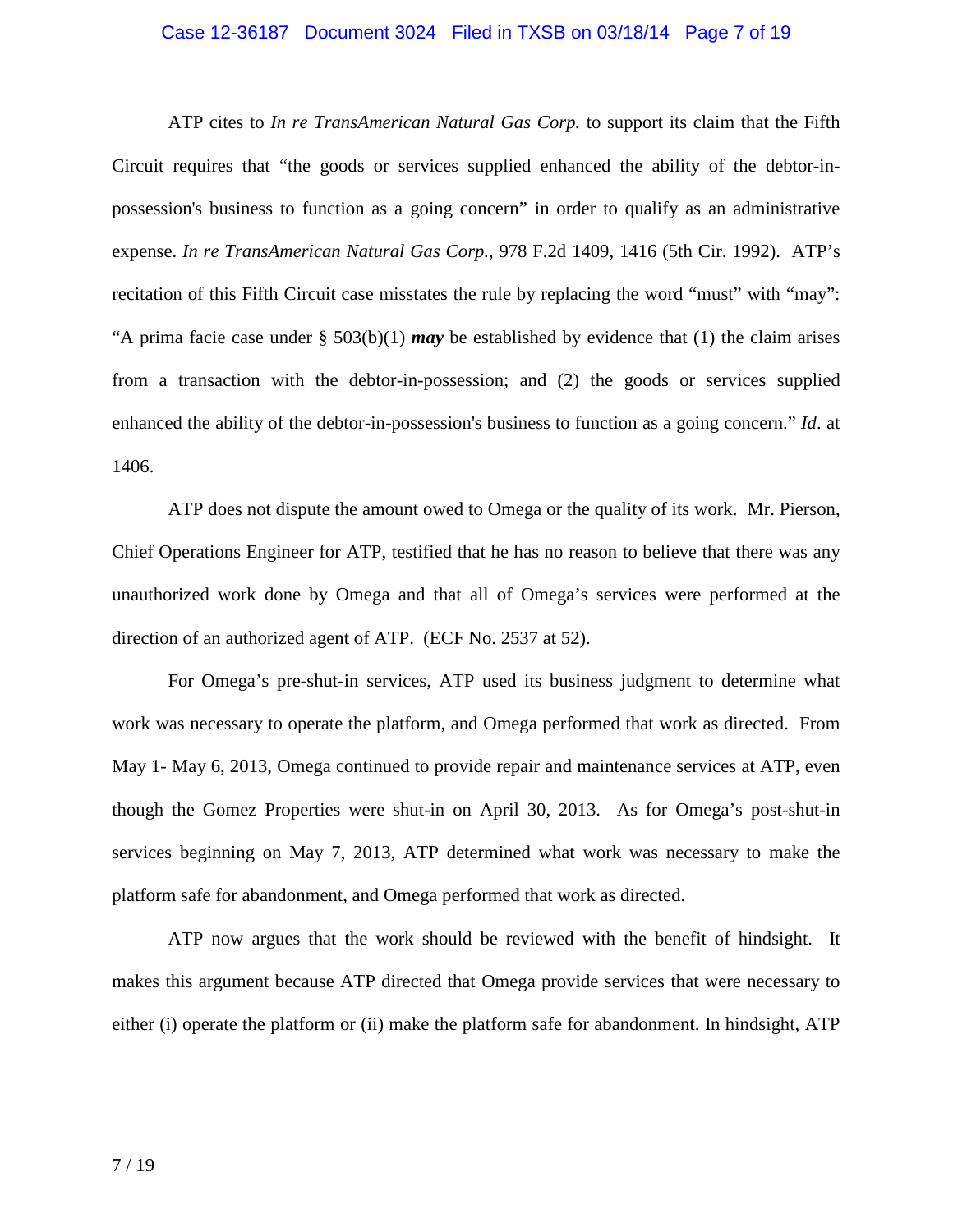# Case 12-36187 Document 3024 Filed in TXSB on 03/18/14 Page 8 of 19

now argues that some of the work that it directed Omega to perform did not actually benefit the estate.

ATP has not provided the Court with any cases where a court denied administrative expense priority to a third party that provided postpetition goods or services pursuant to a postpetition agreement, where all of the goods or services were authorized by and done at the direction of the debtor in possession. Nor has the Court found any such case. Although the Court could imagine scenarios involving malfeasance or other nefarious conduct that might justify a disallowance, Omega and ATP each acted in good faith, with diligence, and without ill purpose.

ATP complains that Omega has not adequately described how its services have actually benefitted the estate.<sup>2</sup> ATP argues that Omega is not entitled to an administrative expense for the entire amount owed because Omega has not provided a breakdown identifying which post-shutin expenses are for "safe out" work and which are for repair and maintenance work. The Court finds that there is sufficient evidence and testimony to determine which post-shut-in expenses are for "safe out" work and which are for repair and maintenance work.

Omega has provided the Court with a complete list of invoices backed by DSRs (Daily Service Reports), which account for the entirety of the amount owed to Omega. Each DSR provides a detailed description of the type of work completed. Additionally, Omega has compiled a breakdown that identifies which invoices relate to pre-shut-in expenses and which relate to post-shut-in expenses. (ECF No. 2599-1).

As set forth above, Omega's services on the *Innovator* are divided into three categories of work: (i) repair and maintenance work performed prior to the shut-in; (ii) repair and maintenance

 $\overline{a}$ 

 $2$  (ECF No. 2409 at 2) ("As a threshold matter, many of the Vendor Motions contain inadequate detail as to the specific natures of the goods or services provided to the Debtor, or any factual evidence to support the respective Vendor's contention that such goods or services actually benefitted the Debtor's estate.").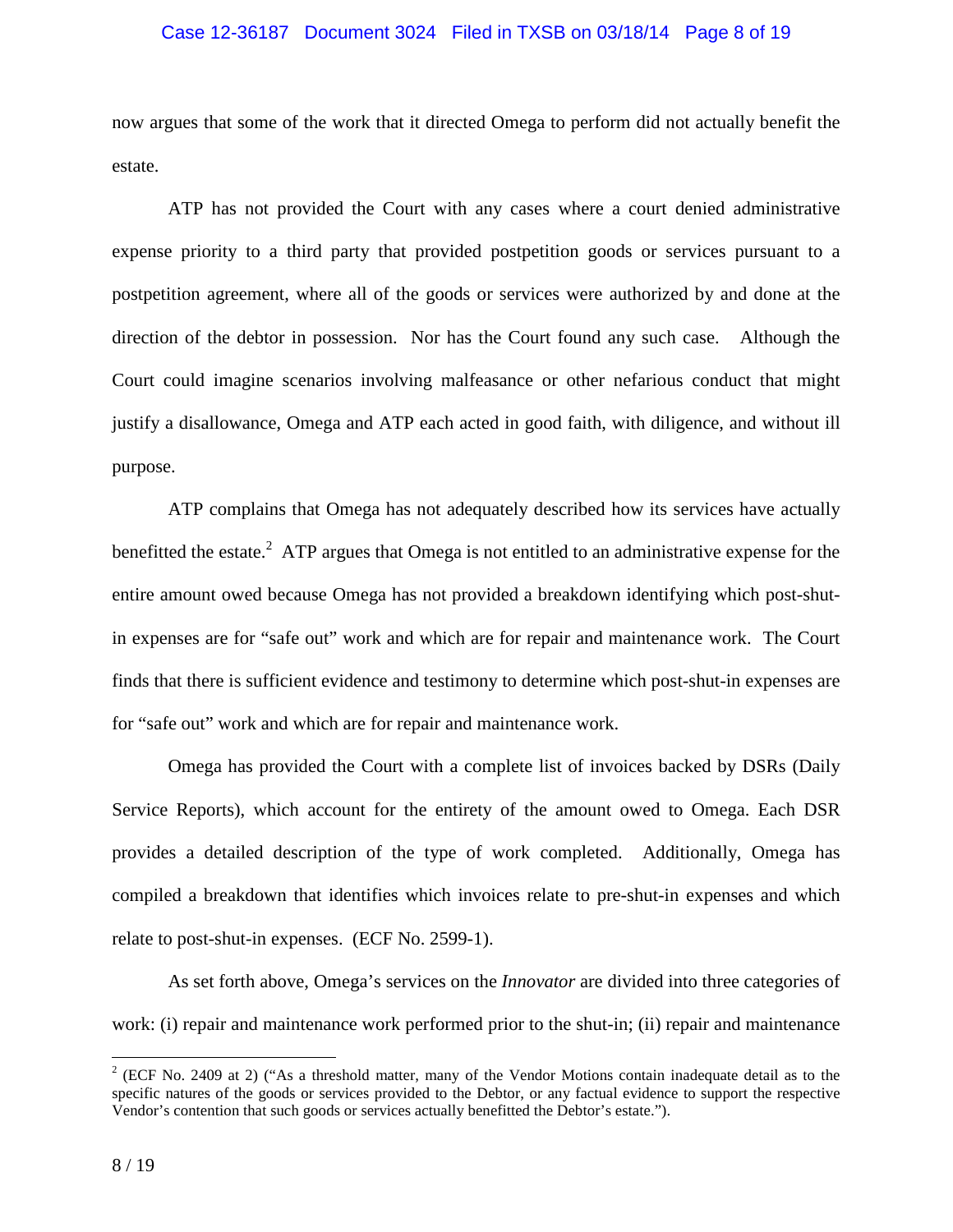# Case 12-36187 Document 3024 Filed in TXSB on 03/18/14 Page 9 of 19

work performed after the shut-in but before Omega's operational personnel learned of the shutin; and (iii) work performed after Omega's operational personnel learned of the shut-in, in order to make the *Innovator* safe for abandonment ("safe out" work).

The Court will examine whether each of these three categories of expenses were beneficial to ATP in the operation of its business under Section 503(b)(1)(A).

# **Pre-Shut-In Expenses:**

All of the \$317,625.33 of Omega's pre-shut-in services are entitled to an administrative expense.<sup>3</sup> Even under ATP's strict "benefit" standard, which requires Omega's goods and services to relate to *the continuation of the business as a going concern*,<sup>4</sup> Omega's pre-shut-in work is entitled to an administrative expense.

Jerry Pierson's (Chief Operations Engineer for ATP) testified as to the invoices that relate to Omega's pre-shut-in work. Mr. Pierson testified that Omega's repair and maintenance work did not "enhance its ability to produce." (ECF No. 2537 at 45). However, the benefit does not have to "enhance ATP's ability to produce" in order to qualify as an administrative expense.

Indeed, ATP was actively trying to sell the Gomez Properties to third parties up until the shut-in order.<sup>5</sup> Omega's repair and maintenance work was necessary for keeping the Gomez

<sup>&</sup>lt;sup>3</sup> Omega's Attachment 1 states that its pre shut in expenses total \$317,625.33. (ECF No. 2599-1).

<sup>&</sup>lt;sup>4</sup> "A prima facie case under § 503(b)(1) *may* be established by evidence that (1) the claim arises from a transaction with the debtor-in-possession; and (2) the goods or services supplied enhanced the ability of the debtor-inpossession's business to function as a going concern." *In re TransAmerican Natural Gas Corp.*, 978 F.2d 1409, 1416 (5th Cir. 1992).

<sup>&</sup>lt;sup>5</sup> In Debtor's Objection to Motion of Gomez Hub Pipeline Partners to Compel Payment of an Administrative Expense, ATP stated that "[b]eginning in November 2012, the Debtor also engaged in a robust sale process to market substantially all of its assets, including the Gomez Properties. This process culminated in the Debtor's receipt of multiple bids for certain of its assets in March and April 2013. Although the final bid deadline for the Debtor's deepwater assets was extended to May 2, 2013, no potential bidders who sought an extension of the bid deadline expressed any interest in acquiring the Gomez Properties, and the Debtor did not anticipate—nor did it receive—any bids following the BSEE Shut-In Order that sought to acquire the Gomez Properties." (ECF No. 2408 at 3-4).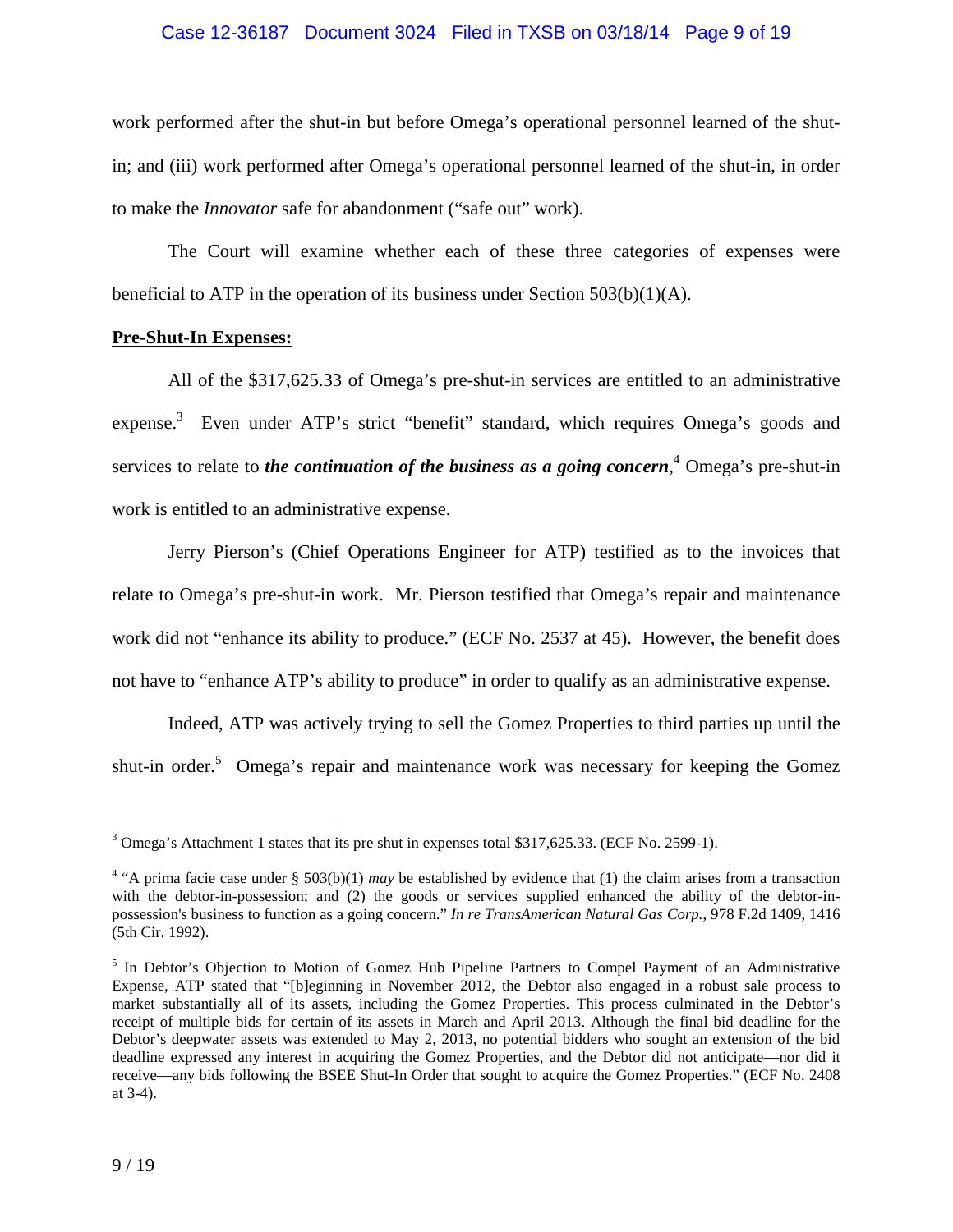#### Case 12-36187 Document 3024 Filed in TXSB on 03/18/14 Page 10 of 19

Properties saleable. For example, Mr. Pierson testified that "Omega was doing structural work in the hulls" and that without such work, the Innovator was at greater risk of deterioration and corrosion. (ECF No. 2537 at 46).

The fact that ATP did not ultimately sell the Gomez Properties<sup>6</sup> and realize a profit is not dispositive. The estate does not need to actually profit from Omega's services in order to qualify as a "benefit" under Section 503(b)(1)(A). *See In re Continental Airlines, Inc.,* 146 B.R. 520, 527 (Bankr.D.Del.1992) (the creditor must show that the debtor in possession used his property in the ordinary course of his business, and not that he put the property to its highest and best use). A trade vendor who provides inventory to a debtor in possession that cannot be sold is entitled to an administrative expense. A debtor in possession must pay for the use of a nondebtor's property, even where the use turns out to be unprofitable. *See In re Klein Sleep Prods., Inc.,* 78 F.3d 18, 26 (2d Cir.1996) (a lessor under an assumed lease does not lose its priority the moment the deal turns sour and the assumed lease becomes unprofitable). Likewise, Omega is entitled to an administrative expense for it postpetition services, even where the services turn out to be unprofitable for the estate. Omega's pre-shut-in services were deemed necessary by ATP to maintain the platform so that it could be sold to a third party for the benefit of the estate.

Accordingly, Omega's pre-shut-in services are entitled to an administrative expense under Section  $503(b)(1)(A)$ .

# **Post-Shut-In Expenses:**

<sup>&</sup>lt;sup>6</sup> On May 7, 2013, ATP conducted an auction for substantially all of its shelf and deepwater assets (namely, its hydrocarbon leases and the various production facilities located thereon), which was the culmination of a robust sales process commenced in November 2012. At the auction, the DIP Lenders presented the highest and best offer for the Debtor's producing assets (the "**Acquired Leases**"), but neither the DIP Lenders nor any other potential purchaser, sought to purchase either ATP's Gomez Properties or any of its other nonproducing properties. (ECF No. 2409 at 4).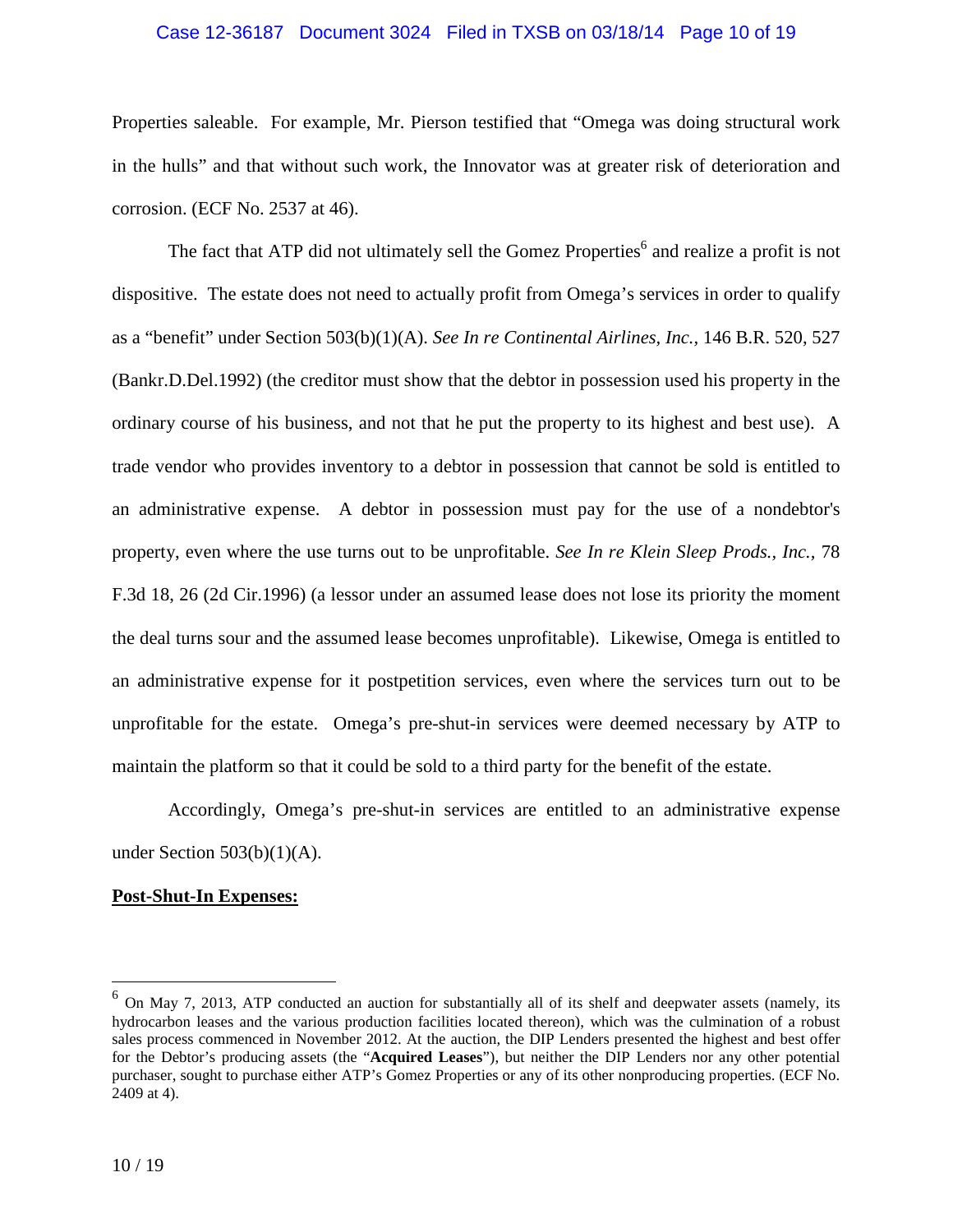# Case 12-36187 Document 3024 Filed in TXSB on 03/18/14 Page 11 of 19

All \$291,590.73 of Omega's post-shut-in services are entitled to an administrative expense. Based on the table set forth above, \$222,418.19 of the \$291,590.73 in post-shut-in expenses relates to safe out work, and \$69,172.54 relates to non-safe out work.

At the conclusion of the September 5, 2013 hearing, the Court raised several questions relating to the post-shut-in work. Specifically, the Court asked the parties to brief three issues (one relating to the non-safe out work and two relating to safe out work):

- (i) Is Omega entitled to administrative expense priority for Omega's post-shut-in repair work (i.e. the \$69,472.54 in post-shut-in non-safe out work)?
- (ii) Is Omega entitled to an administrative expense claim against the debtor or just a lien against the Innovator where Omega's work benefited ATP IP, the nondebtor owner of the property, while simultaneously reducing ATP's obligation to operate and maintain that property?
- (iii) Since the owner of the platform, ATP IP, also had an obligation to perform the work necessary to make the platform safe before it was abandoned, was there a benefit to the estate?

# **A. Non-Safe Out Work**

Omega is entitled to an administrative expense for its post-shut-in repair work.

ATP exercised its business judgment to determine that Omega's repair and maintenance services were necessary on May 1- May 6, 2013. A representative of ATP directed Omega to perform such work on those days and Omega followed those directions. It appears that some, if not all, of Omega's work on those six days were unnecessary because ATP should have promptly directed Omega to commence safe out work on May 1, 2013. ATP argues that Omega should bear this  $$69,472.54$  loss.<sup>7</sup>

ATP warns that if the Court grants an administrative expense for these services, "the Court would encourage similarly situated vendors of troubled debtors to hide their heads in the

<sup>7</sup> "Here, Omega should not be afforded preferential treatment for its post-shut-in repair work on the *Innovator*  simply because its operations team was unaware of the shut-in." (ECF No. 2668 at 10-11).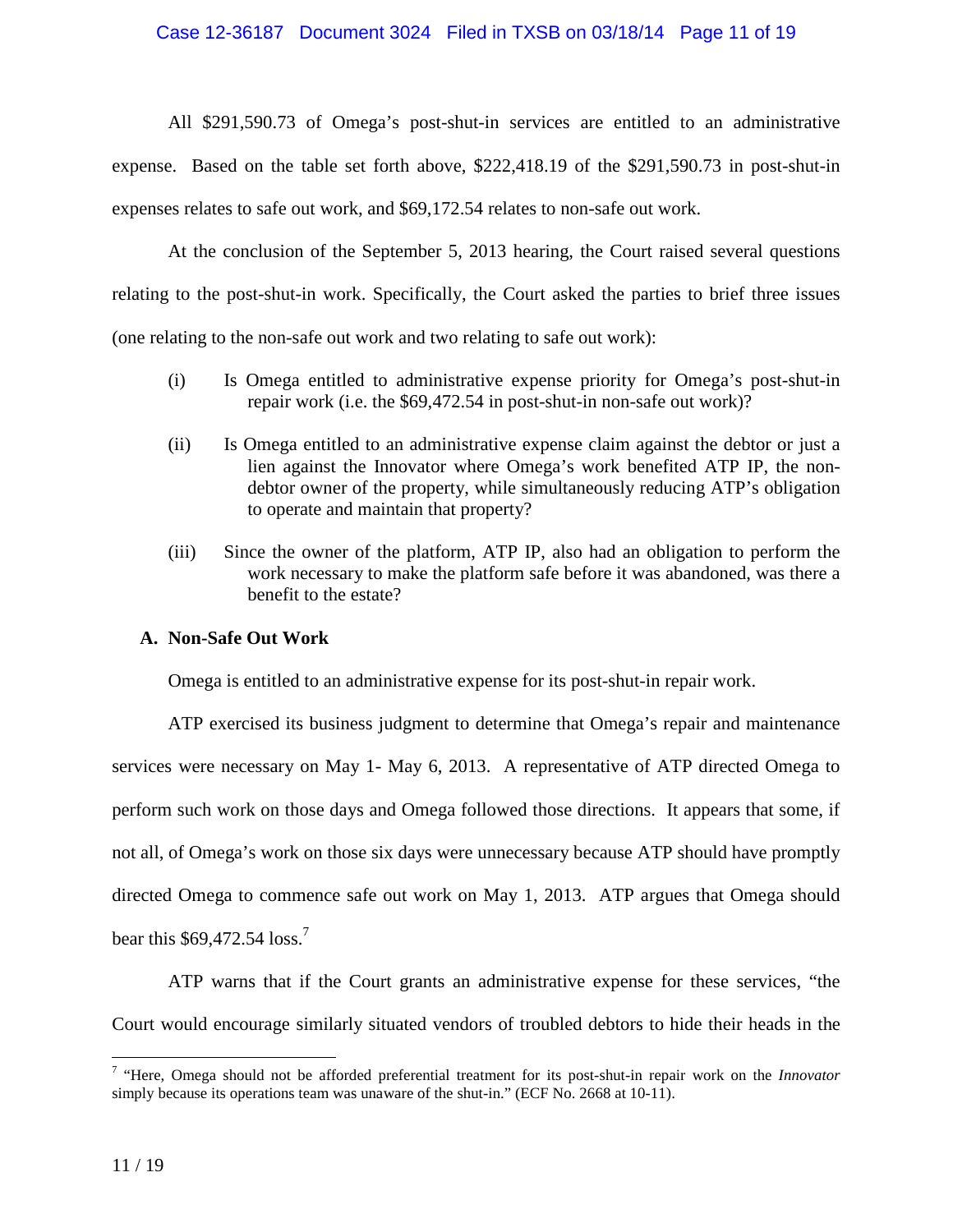# Case 12-36187 Document 3024 Filed in TXSB on 03/18/14 Page 12 of 19

sand to the detriment of the debtors' estates." (ECF No. 2668 at 9). ATP suggests that Omega should have known about the shut-in order, realized that their repair and maintenance services were not beneficial to the bankruptcy estate, and refused to perform those services. The Court disagrees. The debtor in possession is much better situated than third party service providers to be making business judgments on what services are beneficial to the estate.

Denying an administrative expense like this would require vendors to determine whether and which of its services would provide a "benefit to the estate" and require them to constantly second guess the debtor's business judgment. This requirement would chill the vendor's willingness to provide goods and services, and ultimately, frustrate the goal of rehabilitation. *See, e.g., In re Patient Educ. Media, Inc.*, 221 B.R. 97, 103 (Bankr. S.D.N.Y. 1998).

Moreover, there is no evidence that Omega was purposefully ignorant of the shut-in order. Had evidence of willfulness by Omega been presented, the Court would more seriously consider ATP's position. The evidence supports the conclusion that ATP ignored the need to terminate the work being performed by Omega, and that Omega did not ignore any cautionary statements by ATP.

#### **B. Safe Out Work**

ATP, as operator of the *Innovator*, had a *Midlantic* duty to make the Innovator Platform safe for abandonment under state  $law$ .<sup>8</sup> Accordingly, Omega is entitled to an administrative expense for all of its services related to the safe out work performed on the Innovator.

In the context of environmental claims, the meaning of "preserving the estate" under Section 503 of the Code has been expanded to encompass protection of the environment and

<sup>8</sup> Because the Court finds that ATP had a *Midlantic* duty to make the Innovator Platform safe for abandonment, it need not decide whether aiding ATP in fulfilling its contractual obligations to ATP-IP, thereby reducing its liability for damages, provided a "benefit" to ATP under section 503(b)(1)(A).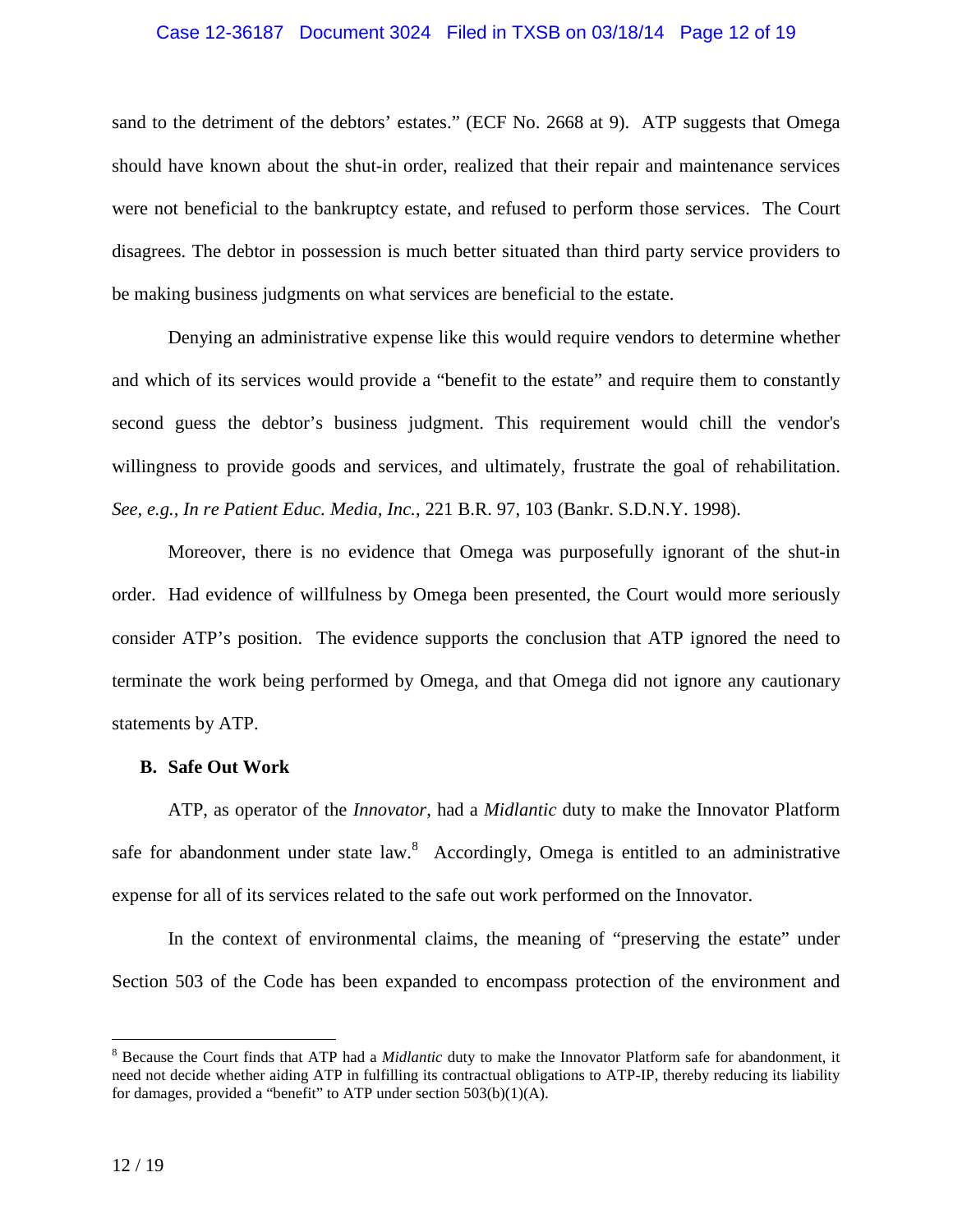# Case 12-36187 Document 3024 Filed in TXSB on 03/18/14 Page 13 of 19

public health. The Supreme Court in *Midlantic National Bank v. New Jersey Department of Environmental Protection,* 474 U.S. 494, 106 S.Ct. 755, 88 L.Ed.2d 859 (1986), enunciated the obligations of a bankruptcy trustee or a debtor-in-possession in ensuring that the environment and public health are not unduly degraded:

[A]nyone in possession of the site ... must comply with the environmental laws.... Plainly, that person or firm may not maintain a nuisance, pollute the waters of the State, or refuse to remove the source of such conditions.

In keeping with the obligations declared in *Midlantic*, the Fifth Circuit has held that postpetition plugging and abandonment obligations are generally entitled to administrative priority. *Matter of H.L.S. Energy Co., Inc*., 151 F.3d 434, 436 (5th Cir. 1998). The Fifth Circuit reasoned that debtors must operate a bankruptcy estate in accordance with state law and held that expenses incurred to bring a debtor in compliance with state law are actual and necessary costs. *Id.* 

The fact that ATP IP also had a legal obligation to make the platform safe for abandonment does not affect ATP's obligations. In *In re Am. Coastal Energy Inc*., this Court held that "expenditures for remedying violations of environmental and safety laws are necessary to preserve the estate, regardless of whether liability for the state law violation first occurred before or after the filing of a bankruptcy petition." The Court reasoned that:

A debtor's obligation to expend funds to bring the estate into compliance with a state health and safety law is not contingent upon whether the obligation arose before or after the bankruptcy filing. State law imposes a continuing duty to plug the wells at issue. That continuing state-law-health-and-safety duty makes the plugging obligation a post-petition obligation that has pre-petition antecedents.

*In re Am. Coastal Energy Inc*., 399 B.R. 805, 811 (Bankr. S.D. Tex. 2009).

Likewise, a debtor's obligation to expend funds to bring the estate into compliance with a state health and safety law does not change just because another entity has the same obligation. State law imposes a continuing duty to plug the wells at issue.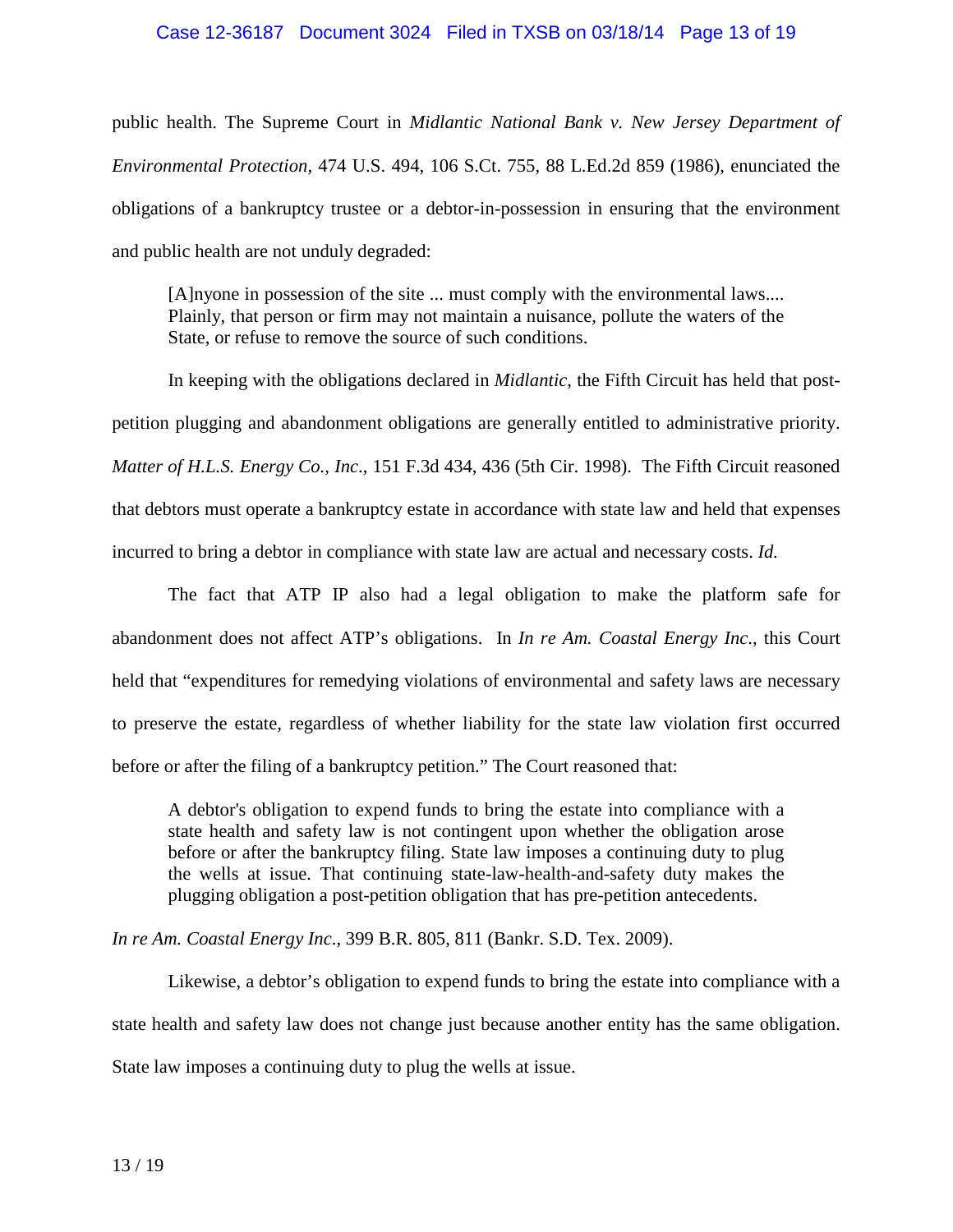#### Case 12-36187 Document 3024 Filed in TXSB on 03/18/14 Page 14 of 19

ATP contends that "[w]here a debtor and non-debtor entities are co-liable for environmental responsibilities relating to a particular property, the ability to be satisfied from the non-debtor's liability should preclude giving rise to an administrative expense claim against the debtor's estate." (ECF No. 2668 at 12). To support its argument, ATP cites a New Jersey Bankruptcy Court decision, which held in dicta,<sup>9</sup> that a creditor's contribution claim against the Debtor's estate for an environmental obligation does not sufficiently benefit the Debtor's estate under section 503(b). *In re G-I Holdings, Inc.*, 308 B.R. 196, 210 (Bankr. D.N.J. 2004).

This case is distinguishable. The Court in *In re G-I Holdings* relied on the fact that the environmental compliance costs arose from pre-petition conduct: "To hold otherwise would judicially craft a more expansive exception to the general rule that environmental compliance costs which arise from *pre-petition conduct* are treated as general unsecured claims, and this Court declines to do so now." *In re G-I Holdings, Inc.*, 308 B.R. 196, 204 (Bankr. D.N.J. 2004) As discussed above, this Court has already ruled that "a debtor's obligation to expend funds to bring the estate into compliance with a state health and safety law is not contingent upon whether the obligation arose before or after the bankruptcy filing." *In re Am. Coastal Energy Inc*., 399 B.R. 805, 811 (Bankr. S.D. Tex. 2009).

Finally, "Debtor submits that Omega should be required in the first instance to seek satisfaction of its claims for work on the *Innovator* through a lien on the platform and should only then be entitled to allowance." (ECF No. 2668 at 2). In support of this argument, ATP appears to rely on the fact that the "Court has broad discretion in determining whether to award administrative expense priority." ATP has no basis in law or equity to require Omega to seek

<sup>&</sup>lt;sup>9</sup> "Since the Novak Group cannot satisfy the first prong of the § 503(b) analysis, it is not necessary to address **whether the second prong has been satisfied**. Nevertheless, the Court concludes the Novak Group also cannot demonstrate sufficient benefit to the Debtor's estate. *In re G-I Holdings, Inc.*, 308 B.R. 196, 210 (Bankr. D.N.J. 2004).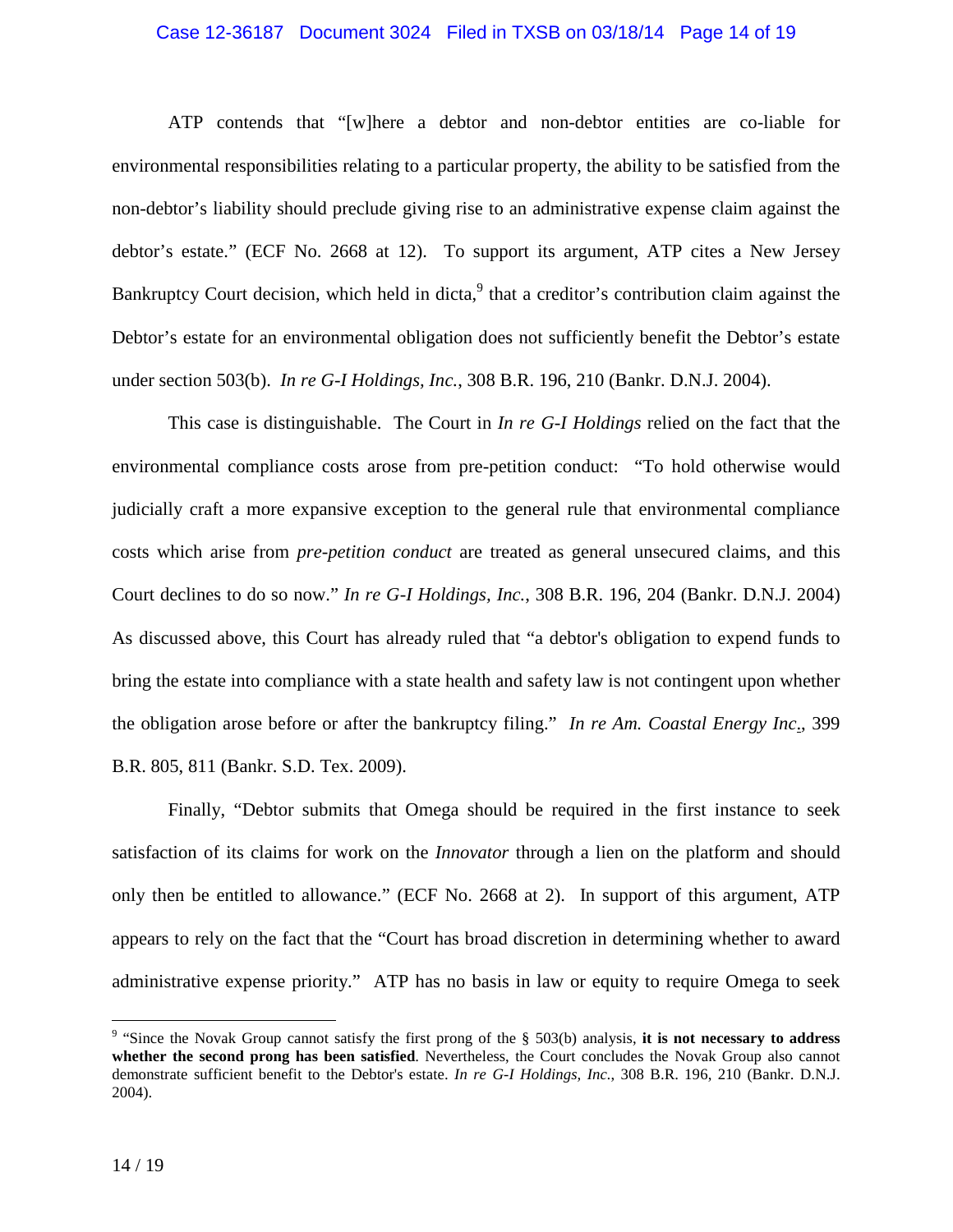# Case 12-36187 Document 3024 Filed in TXSB on 03/18/14 Page 15 of 19

satisfaction of its claims through a lien on the platform before it is entitled to an administrative expense.

Accordingly, Omega is entitled to an administrative expense for all of its services related to its safe out work on the Innovator.

In so ruling, the Court reaches no conclusion as to whether ATP has rights against ATP IP for reimbursement of amounts paid by ATP to Omega.

# **Charges for Downtime**

Finally, ATP requests that the Court deny administrative expense priority to \$8,300.00 worth of "downtime charges." (ECF No. 2668 at 10)("Omega's invoices also include charges for 198 man-hours of various delays and down time. ATP submits that downtime due to weather and other delays do not provide the sort of benefit to the estate that would entitle those charges to administrative expense priority; which Omega's witness essentially conceded."). The Court rejects ATP's argument that these "downtime charges" do not benefit the estate.

The table below summarizes the downtime charges:

# **Charges for Downtime**

|           | Amount     |
|-----------|------------|
| 4/10/2013 | \$334.00   |
| 4/15/2013 | \$1,884.00 |
| 4/16/2013 | \$1,884.00 |
| 5/10/2013 | \$864.00   |
| 5/10/2013 | \$864.00   |
| 4/29/2013 | \$1,216.00 |
| 4/30/2013 | \$1,254.00 |
|           |            |
|           | \$8,300.00 |
|           | \$6,572.00 |
|           | Date       |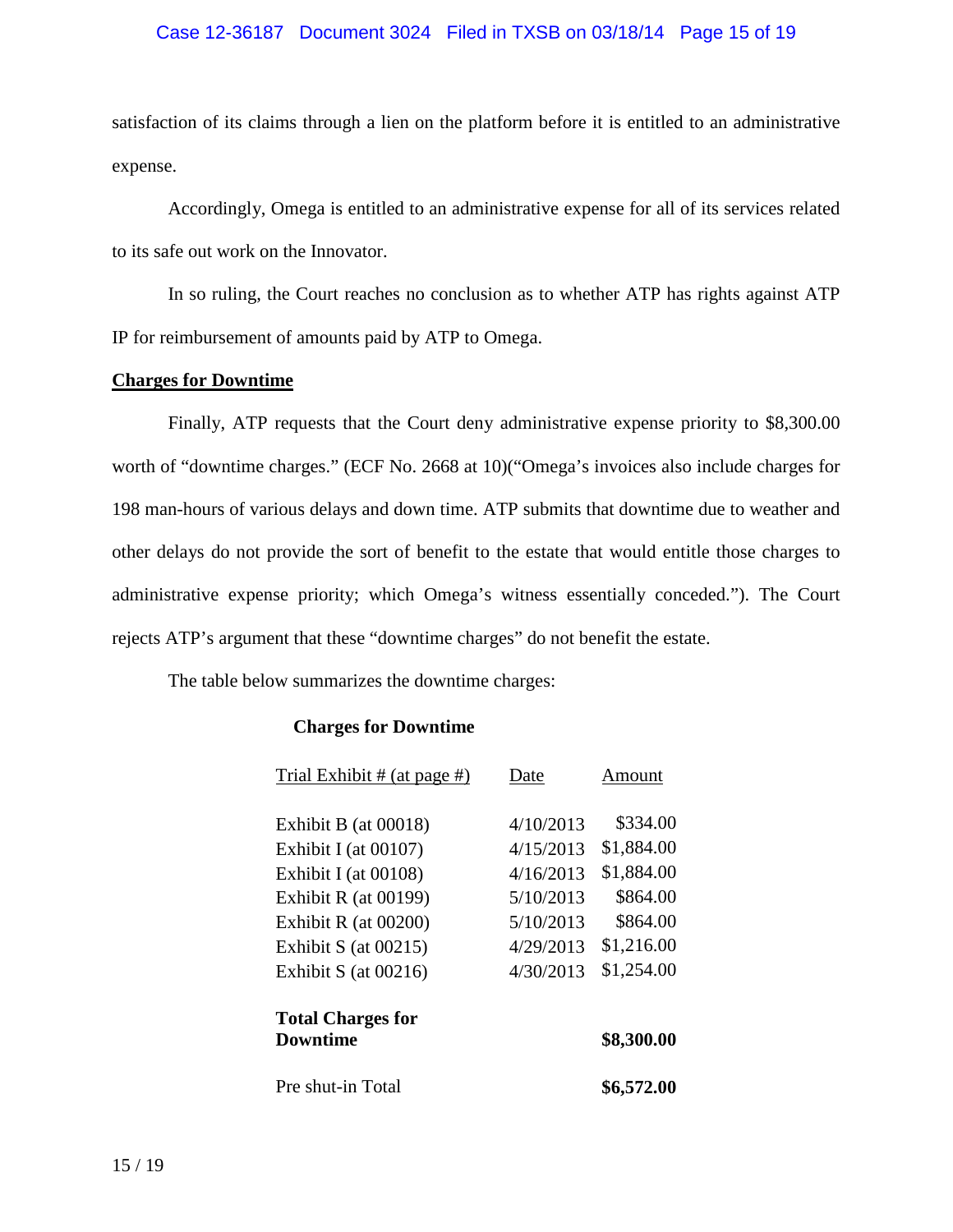# Case 12-36187 Document 3024 Filed in TXSB on 03/18/14 Page 16 of 19

# Post shut-in Total **\$1,728.00**

ATP's interpretation of the "benefit requirement" runs contrary to one of the main purposes of section 503(b), which is to induce third parties to provide goods and services to the debtor in possession. *See In re Jartran, Inc.*, 732 F.2d 584, 586 (7th Cir. 1984) ("[w]hen third parties are *induced* to supply goods or services to the debtor-in-possession ... the purposes of [§ 503] plainly require that their claims be afforded priority."). The "benefit" requirement does not allow the Debtor to argue ex post that certain costs incidental to providing beneficial services don't relate to a direct benefit to the estate.

This would be akin to arguing that the bankruptcy estate does not benefit from the payment of insurance premiums in the event that the estate does not incur an insurable loss and receive settlement proceeds during the bankruptcy case. Insurance premiums constitute a typical postpetition obligation that benefits the estate, and are accorded administrative status. *See. e.g., In re Mel-Hart Products, Inc.*, 136 B.R. 197 (Bankr. E.D. Ark. 1991).

The charges for labor during downtime are an agreed upon cost of providing services to ATP. The parties' agreement allocates the risk of bad weather to ATP by requiring ATP to pay Omega for labor during downtime. The debtor may not argue that a specific line item expense that goes into providing a service did not directly benefit the estate. Accordingly, Omega is entitled to an administrative expense priority for the \$8,300.00 worth of "downtime charges."

# *Reading Exception*

Even if any subset of Omega's services does not satisfy the usual "benefit" requirement for administrative expenses, Omega is entitled to an administrative expense under the "Reading Exception."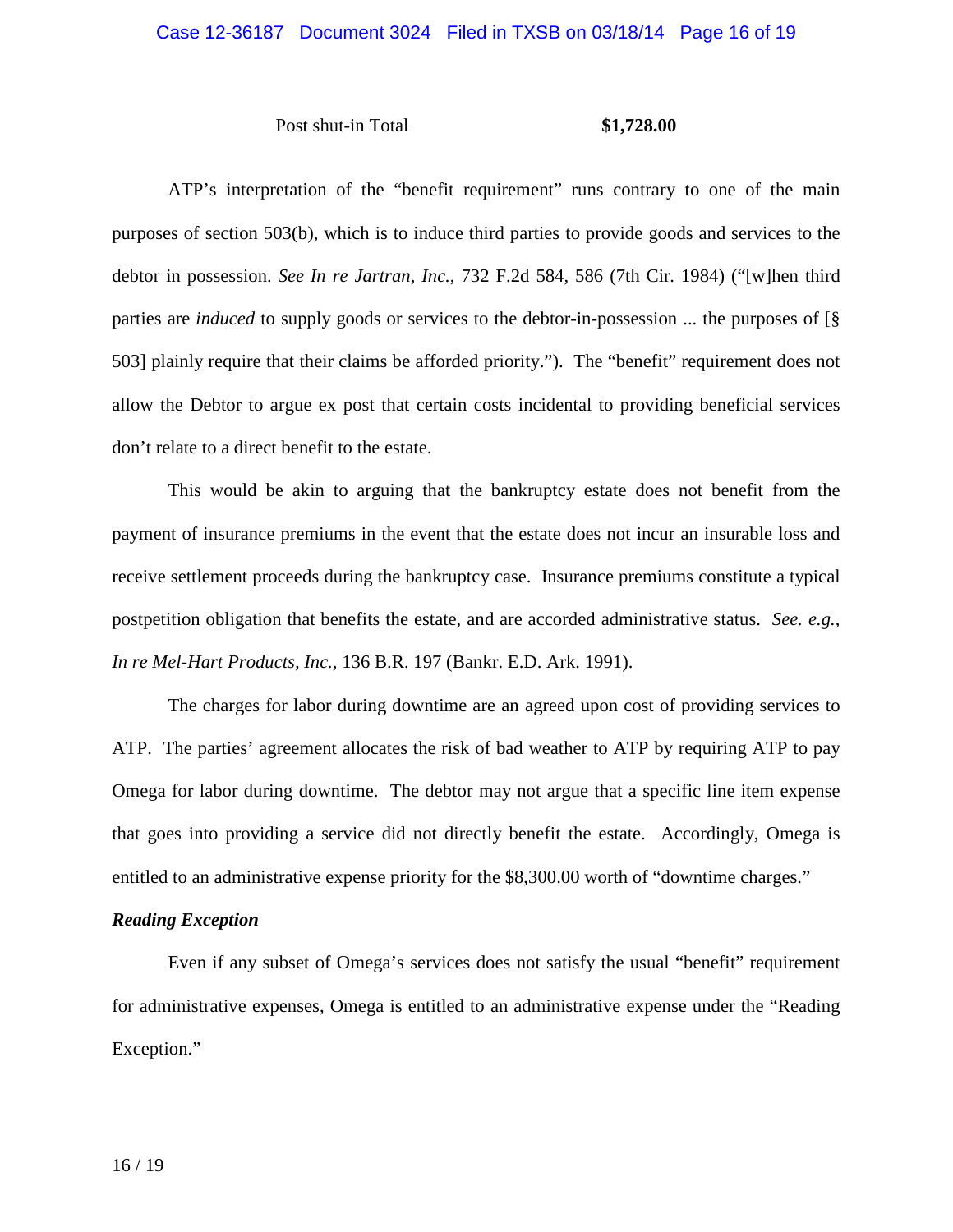# Case 12-36187 Document 3024 Filed in TXSB on 03/18/14 Page 17 of 19

An exception to the requirement that there be an *actual benefit* to the estate before a claim can be accorded administrative priority has developed in the context of torts committed by the trustee or debtor-in-possession during the course of a chapter 11 proceeding. *See In re Puerto Rican Food Corp.,* 41 B.R. 565, 572–73 (Bankr.E.D.N.Y.1984) (citing *Reading Co. v. Brown,* 391 U.S. 471, 482, 88 S.Ct. 1759, 1765, 20 L.Ed.2d 751 (1968)) (other citations omitted). *In re Old Carco LLC*, 424 B.R. 633, 643 (Bankr. S.D.N.Y. 2010). In *Reading Co. v. Brown,* the Supreme Court addressed the allowability of an administrative claim that did not "benefit" the estate in the typical sense. *See* 391 U.S. 471 (1968). The Court provided an expansive interpretation of what is an "actual, necessary cost" entitled to priority, and stated that "actual and necessary costs *should include costs ordinarily incident to operation of a business*, and not be limited to costs without which rehabilitation would be impossible." *Id*. at 483. In reaching its conclusion, the Supreme Court held that considerations of fundamental fairness and logic required the allowance of a claim for administrative priority. *See id*. at 477.

The doctrine established in *Reading* has been applied to a "variety of other post-petition claims." Lawrence P. King, ed., 4 Collier on Bankruptcy ¶ 503.06 [3][c] (16th rev. ed. 2010). Moreover, application of the *Reading* doctrine has not been limited to intentional or egregious misconduct. For example, the Fifth Circuit has allowed administrative priority for statutory interest which accrued post-petition on state sales tax receipts the debtor held in trust for the state. *See In re Al Copeland Enters.*, 991 F.2d 233, 239 (5th Cir.1993). *In re Al Copeland*, the court reasoned, "the post-petition decision on the part of Copeland resulted in monetary harm to the State resulting from the State being deprived of the use of its \$1,817,15138." *Id*. at 240. The interest that accrued as a result of his post-petition decision not to pay was an administrative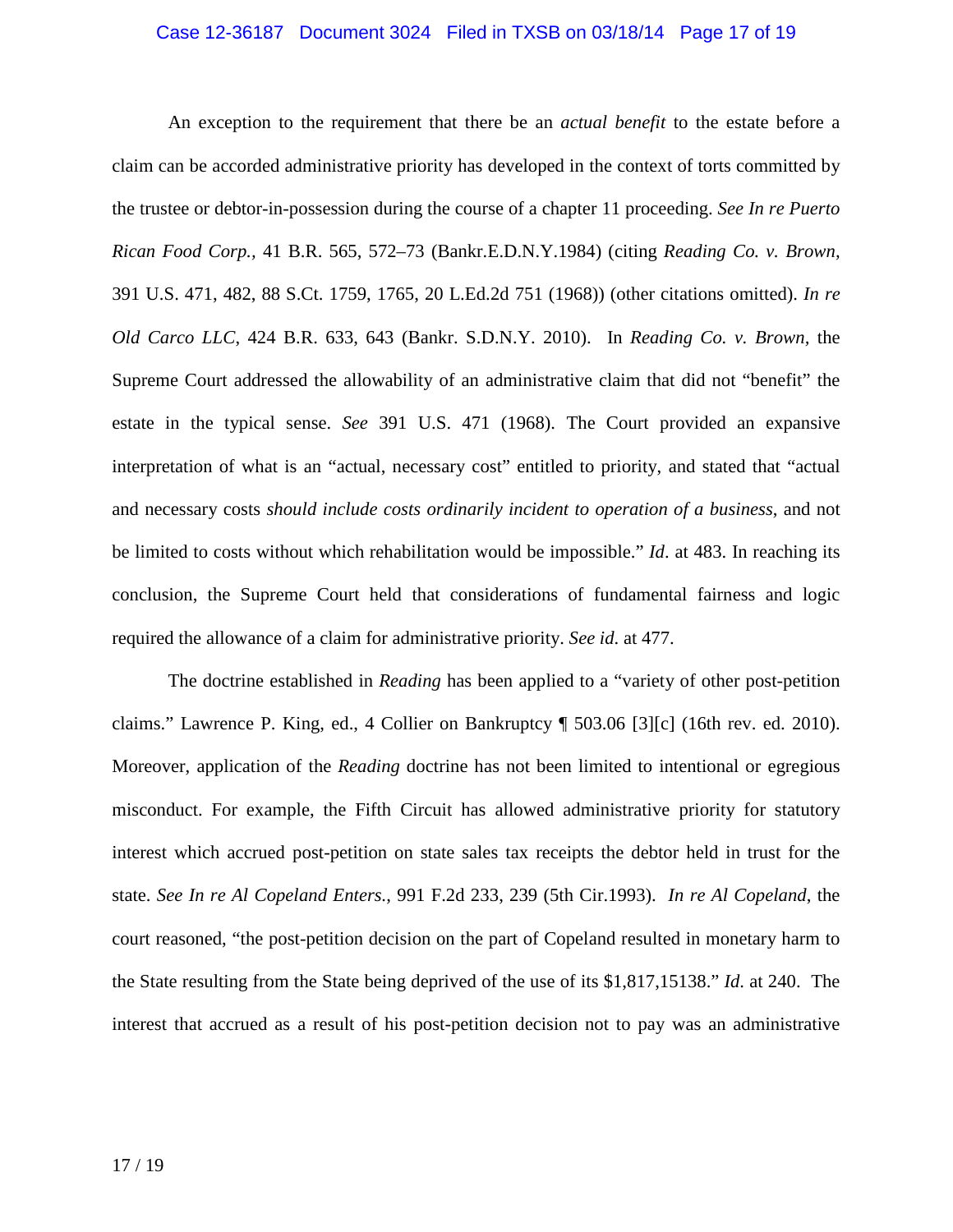# Case 12-36187 Document 3024 Filed in TXSB on 03/18/14 Page 18 of 19

expense: an "actual and necessary cost" comparable to the damages resulting from the negligence of the receiver in *Reading. See Id*. at 238–240.

To the extent that any of Omega's services may not have actually benefitted the bankruptcy estate, an administrative expense should be recognized under the Reading Exception.

# **Motion to Compel Immediate Payment of Administrative Expenses Denied**

The timing of payment of administrative expenses is within the Court's discretion. *E.g., In re HQ Global Holdings, Inc.*, 282 B.R. 169, 173 (Bankr. D. Del. 2002).

The parties cite a three-factor test for use in determining the appropriate timing of payment of administrative expense claims: "(1) the prejudice to the debtor[], (2) the hardship to the claimant, and (3) potential detriment to other creditors." *In re UTEX Commc'ns Corp.*, 457 B.R. 549, 569 (Bankr. W.D. Tex. 2001). "In most situations the courts prefer to postpone payment of the administrative claim until after confirmation of a plan or the distribution in a liquidation. However, once a claimant has requested payment, the court may exercise its discretion whether circumstances warrant immediate response." 2 NORTON BANKR. L. & PRAC. 2d § 42:14.

In support of Omega's motion to compel immediate payment, Omega simply points out that it agreed to provide goods and services to ATP in good faith and that the hardship on Omega is "self-evident." (ECF No. 2599 at 4). Omega has not shown sufficient hardship to persuade the Court to compel immediate payment of its administrative claim.

The third factor weighs against compelling immediate payment. ATP is effectively administratively insolvent on a cash basis and has extremely limited cash resources (and many of those which it possesses are subject to super-priority senior secured liens). (ECF No. 2668 at 6). Compelling immediate payment of Omega's claim only encourages a race to the courthouse, and